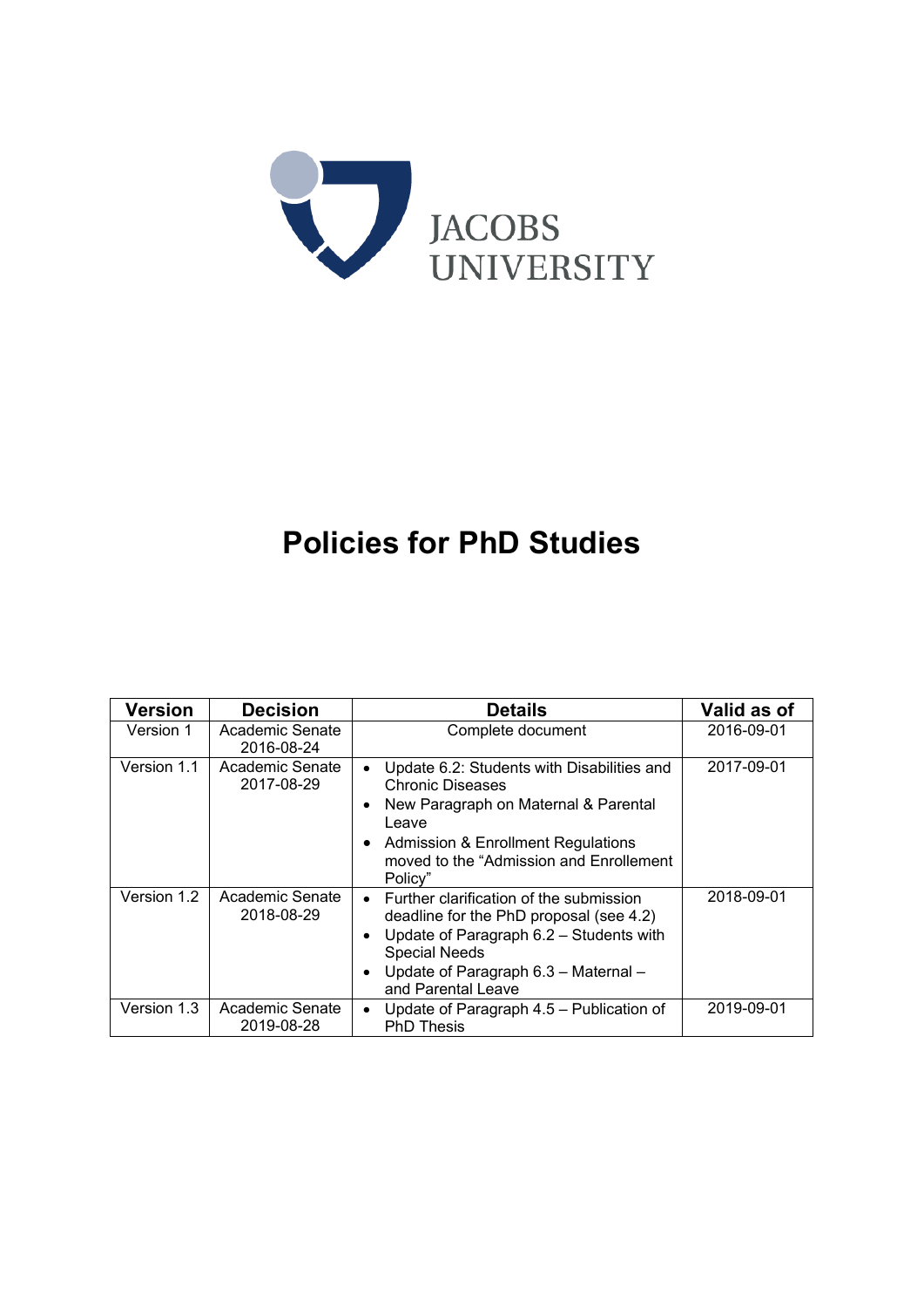| 1.       | <b>ABOUT THESE POLICIES</b>                                           | $\overline{\mathbf{2}}$ |
|----------|-----------------------------------------------------------------------|-------------------------|
|          | 1.1 SCOPE OF THESE POLICIES                                           | $\overline{2}$          |
|          | <b>1.2 CHANGING THESE POLICIES</b>                                    | 1                       |
| $2_{-}$  | <b>DEFINITIONS</b>                                                    | 1                       |
|          | 2.1 STUDENT                                                           | 1                       |
|          | 2.2 DEGREE                                                            | 1                       |
| 3.<br>4. | <b>DOUBLE AND JOINT PHD DEGREES</b><br><b>GRADUATION REQUIREMENTS</b> | 1<br>$\mathbf{2}$       |
|          | <b>4.1 DISSERTATION COMMITTEE</b>                                     | $\overline{2}$          |
|          | 4.2 PHD PROPOSAL                                                      | $\overline{2}$          |
|          | <b>4.3 PHD THESIS</b>                                                 | 3                       |
|          | <b>4.4 PHD THESIS DEFENSE</b>                                         | 5                       |
|          |                                                                       |                         |
|          | <b>4.5 PUBLICATION OF THE THESIS</b>                                  | 5                       |
|          | 4.6 CONFERRAL OF THE DEGREE                                           | 5                       |
|          | <b>4.7 GRADUATION CEREMONY</b>                                        | 7                       |
| 5.       | <b>PROGRESS ADMINISTRATION</b>                                        | 7                       |
|          | <b>5.1 PROGRESS MONITORING</b>                                        | 7                       |
|          | 5.2 RESPONSIBILITY OF THE FACULTY                                     | 7                       |
| 6.       | <b>ADMINISTRATIVE AND LEGAL DETAILS</b>                               | $\overline{7}$          |
|          | <b>6.1 COPYRIGHT ISSUES</b>                                           | 7                       |
|          | <b>6.2 STUDENTS WITH DISABILITIES AND CHRONIC DISEASES</b>            | 7                       |
|          | <b>6.3 MATERNITY- AND PARENTAL LEAVE</b>                              | 7                       |
|          | <b>6.4 APPEALS</b>                                                    | 8                       |
| 7.       | <b>HONORARY DOCTORATE</b>                                             | 8                       |
|          | 7.1 ABOUT THE HONORARY DOCTORATE                                      | 8                       |
|          | 7.2 PROPOSAL                                                          | 8                       |
|          | 7.3 THE EXECUTIVE BOARD                                               | 9                       |
|          | 7.4 AWARD                                                             | 9                       |
|          |                                                                       |                         |

## **1. About these Policies**

## **1.1 Scope of these Policies**

This policy is valid as of September 1, 2017 based on a decision by the Academic Senate dated 29.08.2017.

Due to its accreditation by the German Research Council (Wissenschaftsrat) and its recognition by the Federal State of Bremen, Jacobs University Bremen gGmbH (from here forth Jacobs University) has the right to award the doctoral degree "Doctor of Philosophy" (PhD) in different fields of science. The doctoral degree is awarded by Jacobs University to a candidate who demonstrates that he or she is able to conduct independent and in‐depth academic research, which advances the state of the art in the respective field of science. The award of the doctoral degree is based on a written piece of work (PhD Thesis), a public oral examination (PhD Thesis Defense) and the publication of the successfully defended Thesis. The following policies define the prerequisites, rules and procedures for earning the title of PhD from Jacobs University.

In cases in which policies need further interpretation or clarification the binding decision will be taken by the Academic Senate.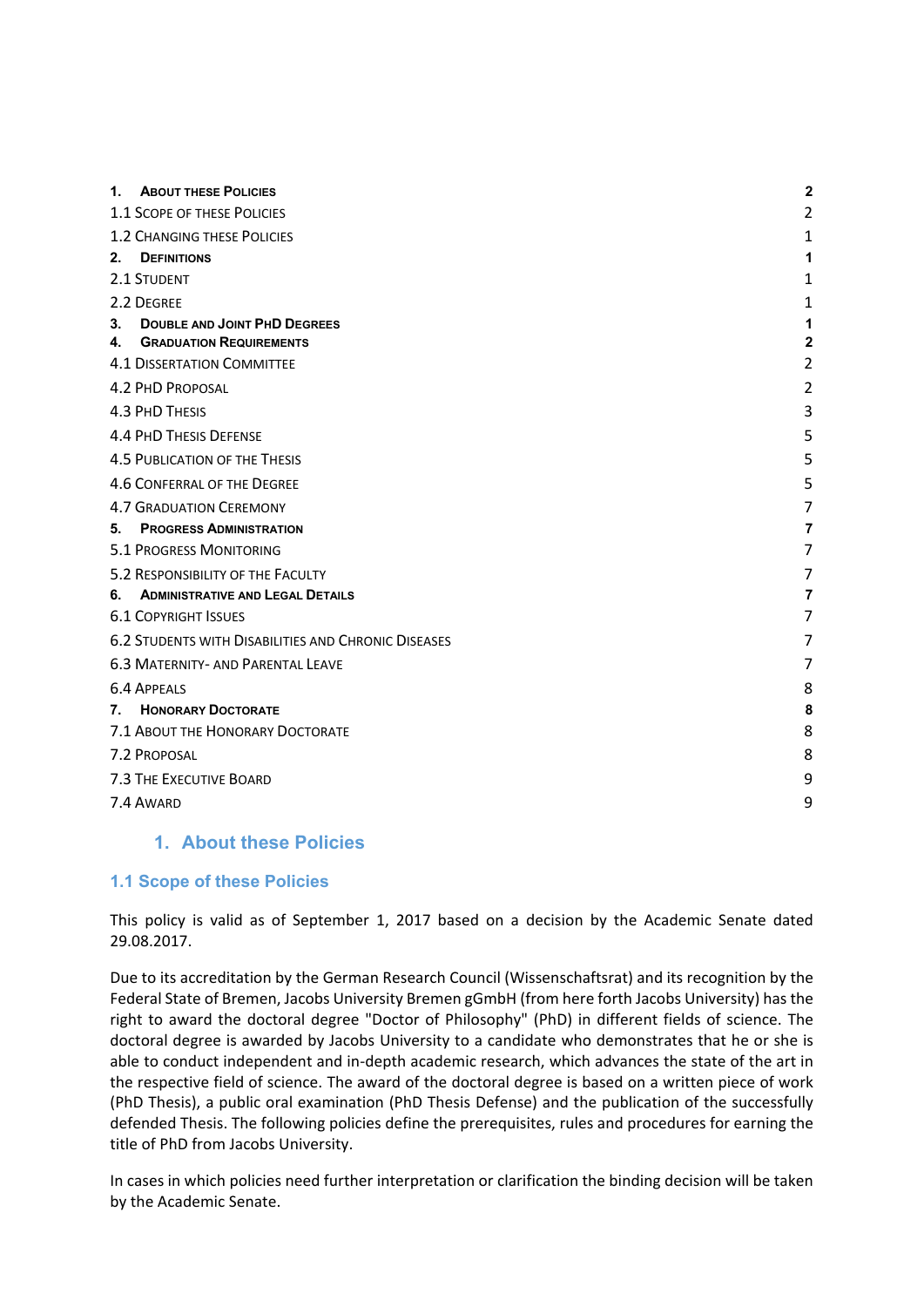# **1.2 Changing these Policies**

Changes and modifications of the Rules and Regulations for PhD Studies including the list of fields in which PhD degrees can be awarded are evaluated by the Academic Senate and recommended to the Executive Board for decision.

## **2. Definitions**

## **2.1 Student**

For the purpose of this policy a "PhD student" is someone who is enrolled at Jacobs University for a PhD degree in a specific field.

## **2.2 Degree**

Upon successful completion of the PhD studies Jacobs University will award a Doctor of Philosophy (PhD). A list of fields in which a PhD degree can be awarded can be found on the university's webpage.

# **3. Double and Joint PhD Degrees**

Double registration at Jacobs University and one other university is possible if formal cooperation contracts are in place. Such contracts can define double or joint degrees. In case of double degrees each university issues a certificate awarding a degree in the same research field. The certificate is only valid in connection with the certificate of the partner institution and must contain a respective reference. In case of joint degrees only one joint certificate is issued.

As a rule the policies for PhD studies at Jacobs University apply or, in case of joint degrees, the regulations as specified in the respective contract.

The following rules apply to double degrees only:

In case of double degrees an agreement with the partner university defines the arrangements between the universities. The agreement is to be fully determined at the beginning of the PhD studies (within the first 6 months) at Jacobs University. It is the PhD student's responsibility to fulfill the respective requirements at both universities.

The agreement stipulates:

- who supervises the Thesis at each of the universities
- the mutual study visits of the PhD student, covering of travel expenses
- how the oral PhD Thesis Defense / examination / reviews are administered respectively
- the composition of the Dissertation Committee and that PhD Advisors of each university belong to this committee
- that the language of the Thesis and the summary should be in accordance with the institutions involved
- use of intellectual property
- which policies govern the publication of the PhD Thesis in case both partner universities have such policies, and which university supervises and confirms the publication.

Exceptions to the general PhD policy apply as follows:

Each Dissertation Committee has two Chairs, which are the respective Advisors of the PhD Thesis. The external member of the Dissertation Committee must not be a faculty member of the partner university. The agreement between the partner universities defines where the PhD Proposal Defense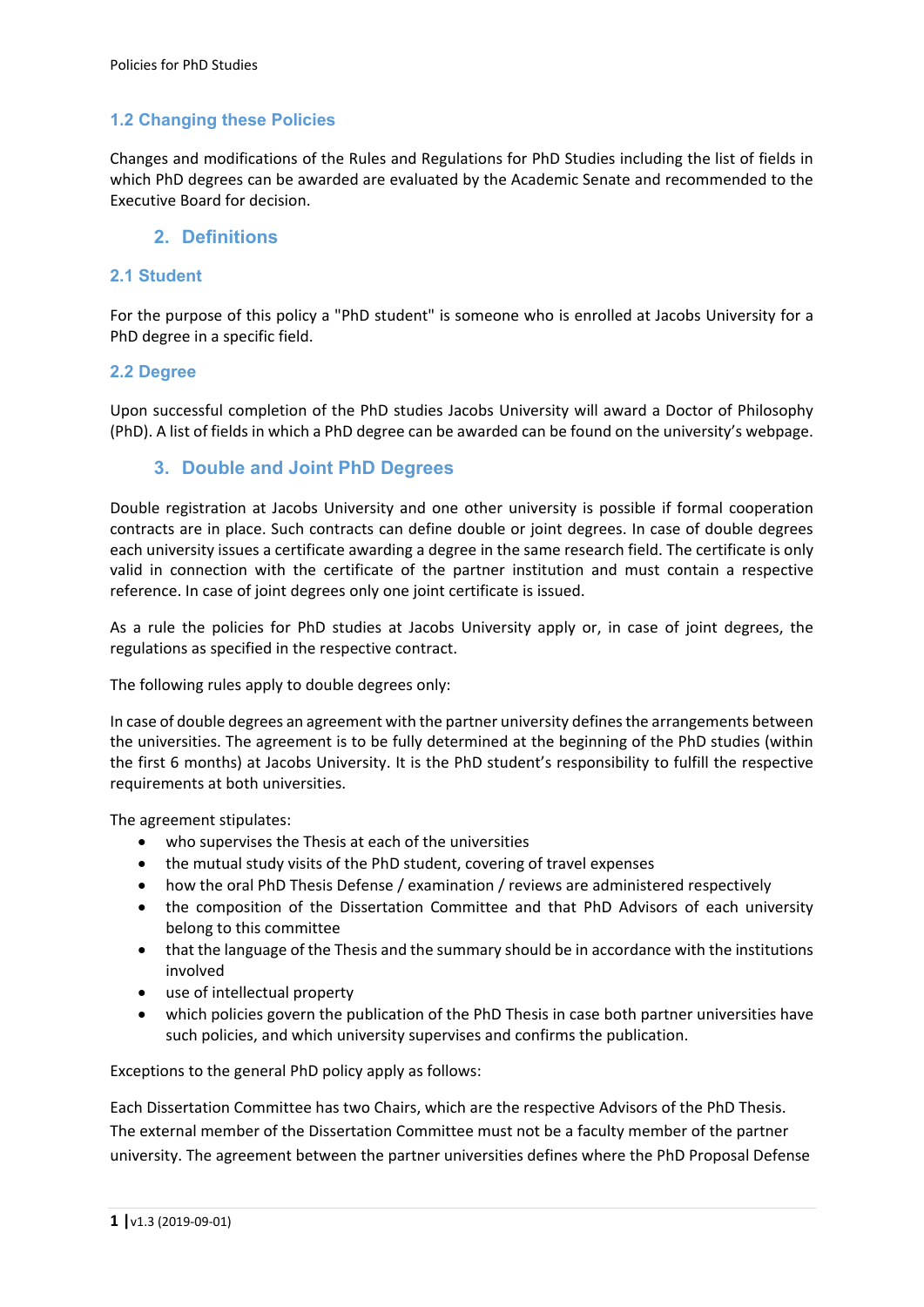as well as the PhD Thesis Defense take place. The logo and name of the partner institution should be displayed on the title page of the PhD Thesis.

# **4. Graduation Requirements**

## **4.1 Dissertation Committee**

Each PhD student chooses a PhD Advisor, who is a faculty member at Jacobs University and, in cooperation with her or him, a Dissertation Committee. As a rule the PhD Advisor is the Chair of the Dissertation Committee. The Dissertation Committee is responsible for monitoring the academic progress of the PhD student and for the evaluation of both, the PhD Proposal and the PhD Thesis / Thesis Defense.

The Dissertation Committee is composed of

- at least two Jacobs University faculty members (out of which at most one may be an adjunct professor) serving as internal members of the committee,
- at least one external member: External members are professors from other universities or researchers with comparable level of scientific expertise in the respective field of research holding a PhD degree. Former Jacobs University faculty members may serve as external members of the Dissertation Committee only after three years (or two years for adjunct professors) from the termination of the working contract with Jacobs University.
- The above defined internal and external members are considered regular members of the Dissertation Committee.
- If at any point the PhD Advisor is no longer affiliated with Jacobs University, he or she may no longer serve as the official PhD Advisor, nor as an internal member of the Dissertation Committee, but may become an extraordinary member of the Dissertation Committee. In these cases the PhD student must choose a new PhD Advisor and an additional internal member of the Dissertation Committee.
- Faculty members leaving the university due to retirement may complete all pending doctoral examination procedures.
- In case the PhD Advisor resigns from the supervision, the PhD student must find a new PhD Advisor within three months in order to avoid disenrollment.

The Dissertation Committee is approved by the Dean. The Dissertation Committee can be changed and/or enlarged subsequently. All changes need to be approved by the resigning and new members of the committee, as well as by the Dean.

## **4.2 PhD Proposal**

Every PhD student develops a PhD Proposal in cooperation with the PhD Advisor. This Proposal is a written document, and it is presented at Jacobs University to the university public upon invitation by the Dean at most nine months after registration as a PhD student. In case the PhD Proposal is not presented within the given time frame the student may apply once for a three months extension of the deadline. Failure to present the PhD Proposal within the given time frame (including extension) will result in disenrollment of the student.

As a general rule, PhD Proposals at Jacobs University must be written in English. The PhD Proposal must include an abstract, a description of the major questions pursued, a time frame for completing the work, a comprehensive bibliography of relevant primary and secondary research materials and databases, and a review of relevant, current work in the area. Normally the PhD Proposal should not be longer than 30 pages.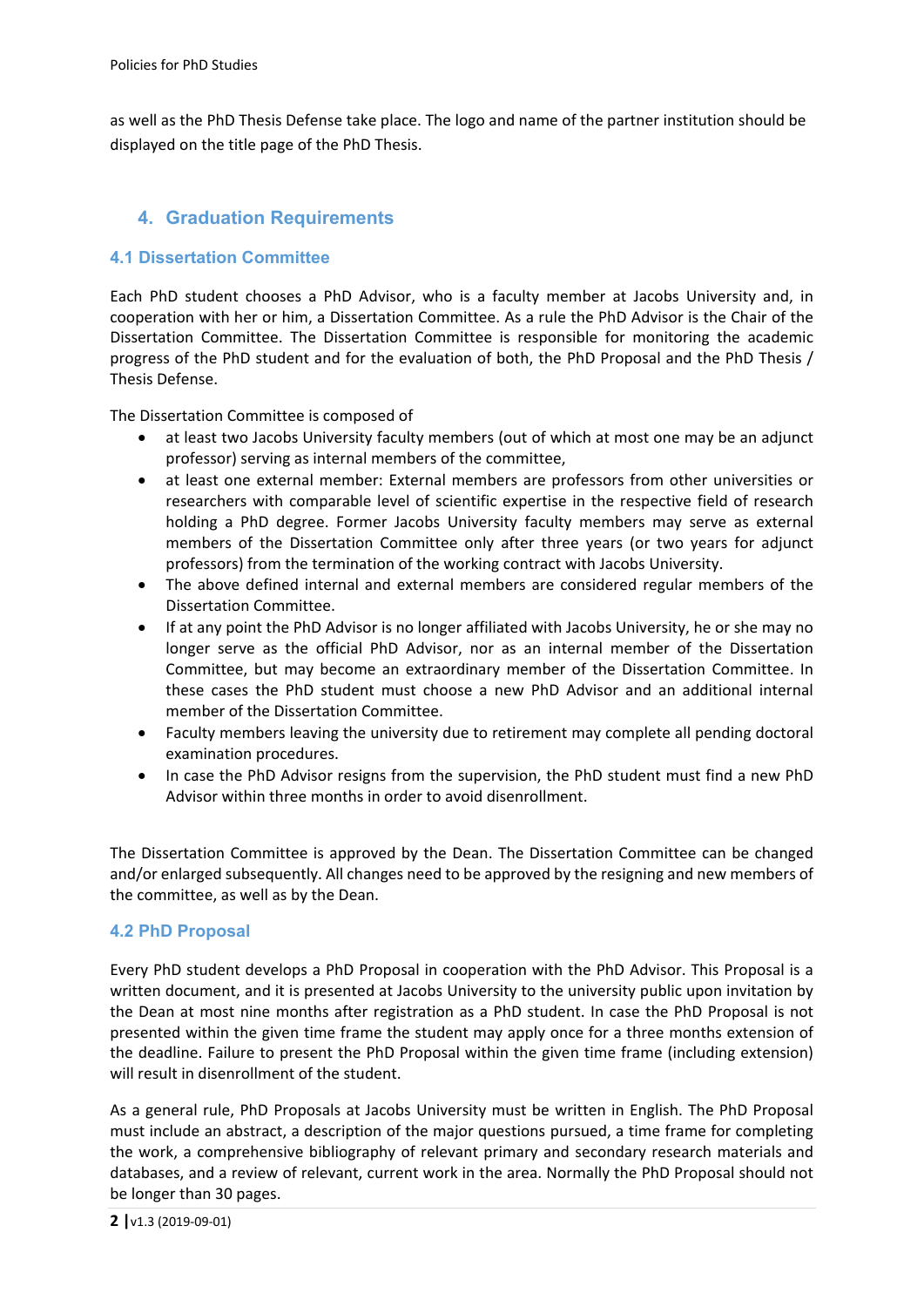Prior to the presentation of the PhD Proposal, the Dissertation Committee must consist of at least the Chair of the Dissertation Committee and one regular member. The definite composition of the Dissertation Committee as outlined above must be finalized prior to the final submission of the PhD Thesis for evaluation.

Students must schedule the presentation of their PhD Proposal with Registrar Services. Students have to submit the completed "Defense of the PhD Proposal" form to the Registrar Services along with the PhD Proposal and a digital abstract 10 working days before the presentation.

At least the Chair and one regular Dissertation Committee member must be physically present at the presentation. All present committee members, including the Chair, must sign the "PhD Proposal Evaluation Form" after the presentation indicating acceptance or rejection (with or without revision). In case of conflict the decision rests with the Dean. The Chair of the Dissertation Committee must write a detailed review of the written PhD Proposal and the PhD Proposal Defense. The Chair is responsible for submitting the review and the completed form to the Registrar Services within two weeks after the presentation.

In case of revision a revised PhD Proposal must be submitted and presented within three months. The PhD Proposal can be presented in a revised form only once.

## **4.3 PhD Thesis**

The following rules apply to the PhD Thesis:

PhD projects are defined as independent scientific work which advances the state of the art in the respective research field. Usually, the PhD Thesis summarizes this scientific work in writing and puts it into a larger context. As a rule, the PhD Thesis, reviews and the PhD Thesis Defense at Jacobs University must be in English. Only for professional or contextual reasons the Dean may grant an exception to this rule.

The Thesis must include:

- a title page with name and logo of Jacobs University, the name of the Academic Department, the title of the PhD Thesis, the degree aimed for, the author, and a list of all members of the Dissertation Committee with the Chair named first and by mentioning the full name, academic title and affiliation of each member. Cooperation partners and/or institutions may be named on the title page by adding the corresponding logo,
- an English summary (irrespective of the language of the Thesis),
- a (Statutory) Declaration on Authorship by the PhD student that the Thesis has been written independently and has not been submitted at another university for the conferral of a PhD degree,
- a list of publications and conference contributions of the PhD student.

If co-authored manuscripts are included in the PhD Thesis a "Statement on Contribution" and a "Declaration of Consent" as described below are required for that part of the PhD Thesis.

It is possible to receive a PhD degree at Jacobs University based on a cumulation of articles under the following conditions:

• The articles need to be framed by an introduction (that develops the larger theoretical context of the Thesis), a discussion and a common thread that is leading through the different papers.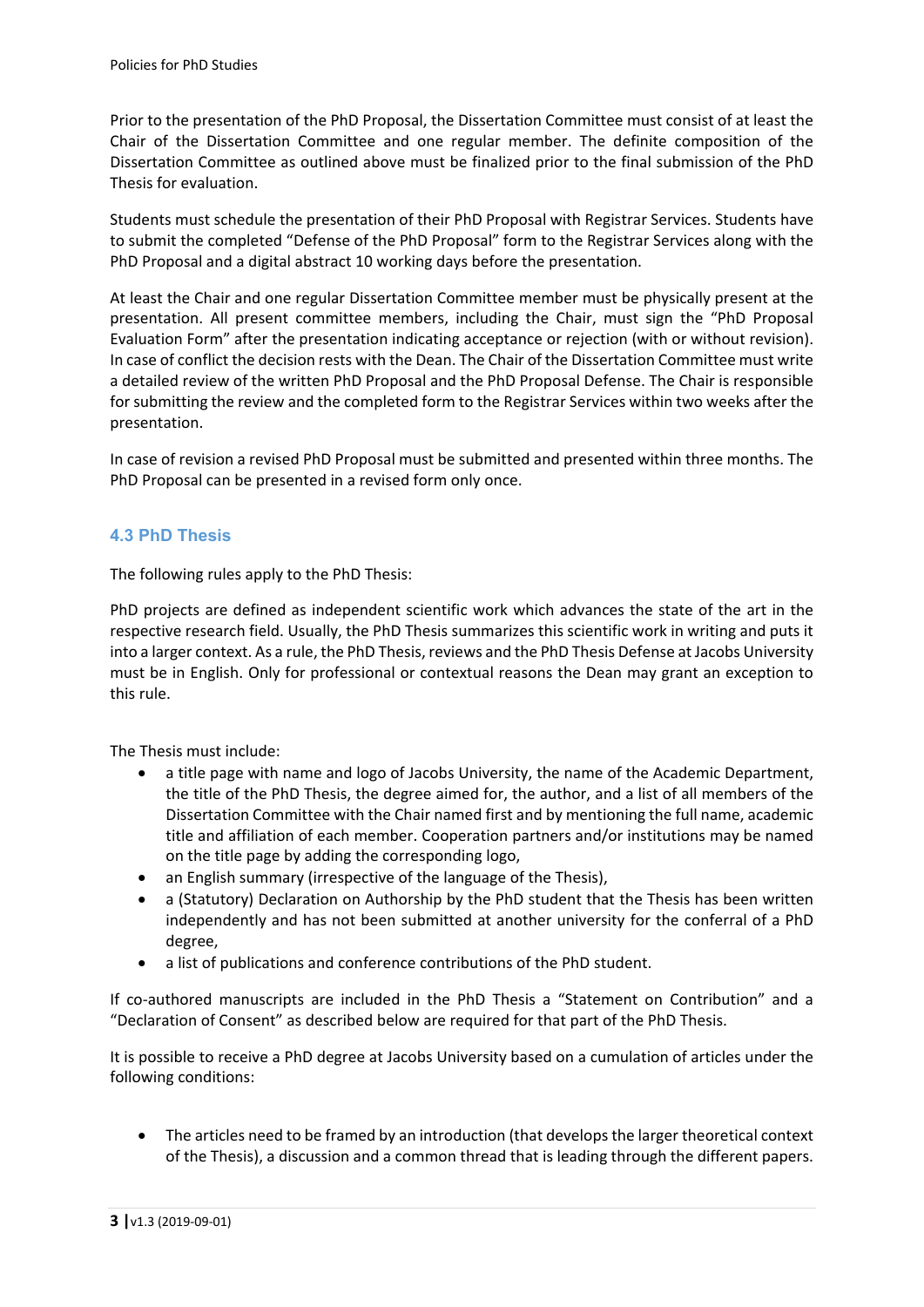- The number and status (published, accepted, submitted) of articles necessary is decided upon by the Dissertation Committee.
- The student must submit, as an integral part of the Thesis, a "Statement on Contribution" defining his/her contribution to each article along with the PhD Thesis. The "Statement on Contribution" must also contain title, co-authors, journal, status, and date of submission/acceptance (if applicable). With his/her signature the student declares that all coauthors and the PhD Advisor agree with the information given in the "Statement on Contribution".
- Only articles with significant contributions of the candidate may be added to the cumulative PhD Thesis. Exceptions from this rule need acceptance by the Dissertation Committee.
- Upon submission of a cumulative PhD Thesis the student must insure that the thesis does not contain any infringement of rights of third parties. With respect to all claims made by third parties against Jacobs University for infringement of their rights by the thesis, the student will indemnify Jacobs University against such claims at first request, including the necessary costs of legal defense. Prior to the publication of the PhD Thesis the PhD student must submit "Declarations of Consent" of all co‐authors.

The following number of copies of the Thesis must be submitted for review:

- one hard copy per member of the Dissertation Committee,
- one hard copy for Registrar Services,
- one hard copy for the Dean,
- one hard copy for display in the Information Resource Center (IRC).

In addition, the PhD student must upload an electronic version of the Thesis to a plagiarism check platform defined by the university.

The Registrar Services sends the Thesis to the reviewers, as well as to the other members of the Dissertation Committee, the Dean and the IRC. The Thesis must be on display at the IRC for at least two weeks before the Defense and thus made public to the Jacobs University community.

The reviewers are expected to submit their reviews of the PhD Thesis within eight weeks unless a shorter review period is agreed upon within the Dissertation Committee. At least three regular members of the Dissertation Committee, including one external member and the Chair of the Dissertation Committee, each furnish a written report. Additional members of the Dissertation Committee have to at least submit a written review or participate in the Defense. The reviewers submit their reviews to the Office for Doctoral Education. Reviews need to include a summary evaluation of the Thesis as "pass", "fail" or "with distinction". In case amendments are necessary before a decision about pass or fail can be made, these need to be specified in the review.

Once all reviews have been submitted, the Office for Doctoral Education distributes the reviews to the members of the Dissertation Committee, Registrar Services, and to the respective Dean. The reviews must be on display in the Office for Doctoral Education for a minimum of 5 working days prior to the day of the Defense (not counting the actual day of the Defense). The PhD student and Jacobs University faculty are eligible to read the reviews. The PhD student may receive hard copies of the reviews in case the respective reviewer agrees. The PhD Thesis is accepted once the Dissertation Committee unanimously evaluates it as pass. In order for a PhD Thesis to be evaluated "with distinction", all reviews that have been submitted to the Office of Doctoral Education must suggest an evaluation "with distinction". If at least one member or all members of the Dissertation Committee evaluate the Thesis as "fail", the evaluation process is stopped and the Chair of the Dissertation Committee is informed by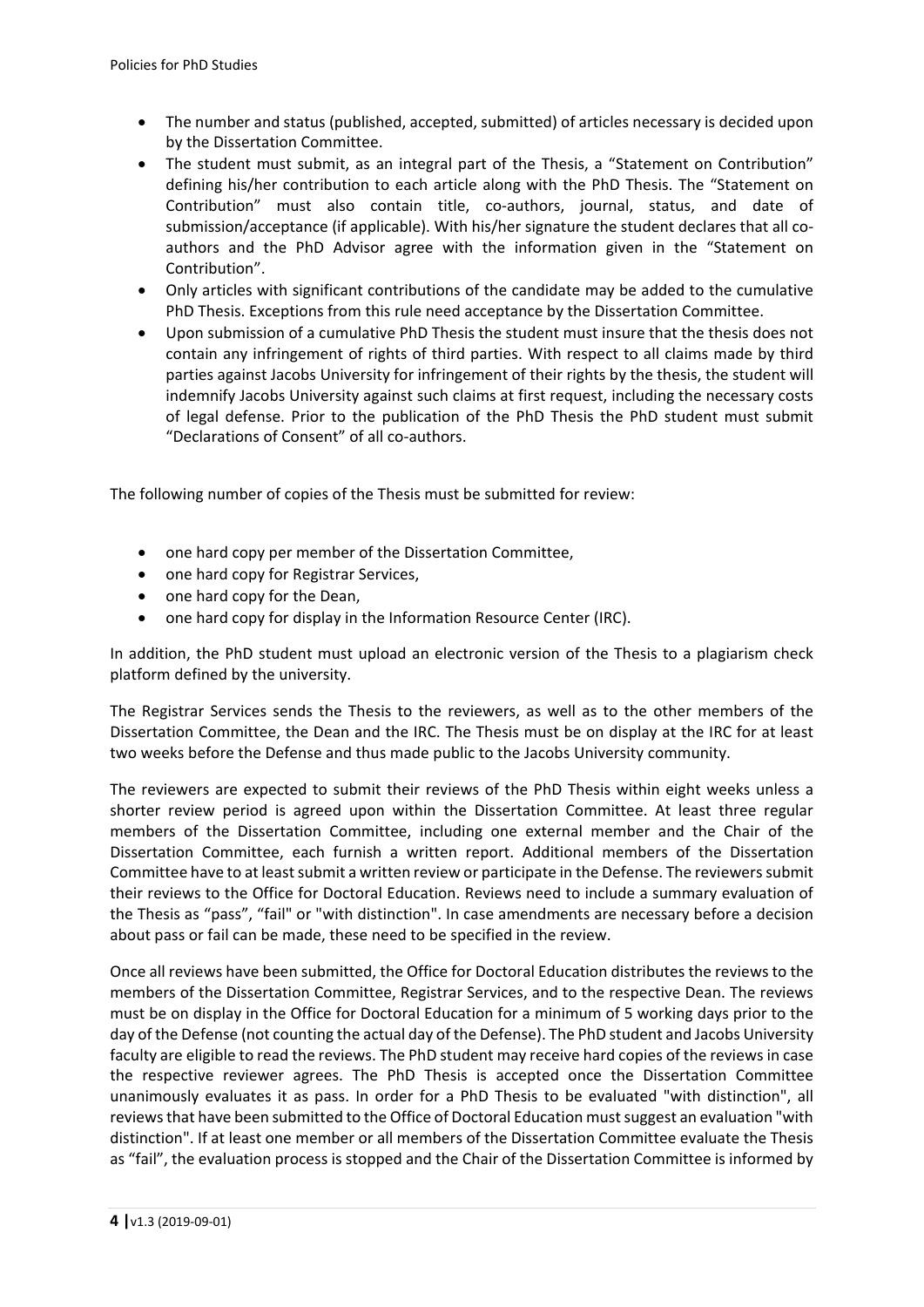the Office of Doctoral Education. The Chair of the Dissertation Committee, in cooperation with the Dean, determines whether the PhD student can resubmit the PhD Thesis and under what conditions.

In case of detected plagiarism the evaluation process is stopped and the Dissertation Committee meets to review the case. If the suspected plagiarism is substantiated, the Thesis may not be resubmitted.

## **4.4 PhD Thesis Defense**

After the PhD Thesis is approved, it is publicly defended at Jacobs University upon invitation by the Dean. All members of the Dissertation Committee must contribute to the evaluation of the PhD Thesis either by submitting a written review or by participating in the Defense. At least three regular members of the Dissertation Committee, the Chair, one internal member and one external member have to be present at the Defense. If the Thesis was evaluated "with distinction", the Dean (or a substitute) must participate. Prior to the beginning of the Defense a minute taker has to be defined. The Defense includes a presentation by the candidate on the most important part of the thesis work, a discussion of the research, and questions on the discipline in which the degree is to be granted.

The PhD student, in cooperation with the Chair of the Dissertation Committee, is responsible for scheduling the Defense. This is done via an online form provided by Registrar Services. The Dean issues the invitation and announces the date of the PhD Thesis Defense to the university public.

After the PhD Thesis Defense, the Dissertation Committee has to come to a conclusion whether to evaluate the Defense with "pass", "fail" or "with distinction". Upon the final decision the Dissertation Committee completes the Evaluation Form of the Defense that needs to be submitted, together with the minutes (signed by the Chair of the Dissertation Committee), to the Office for Doctoral Education. If amendments to the PhD Thesis are required prior to the publication this must be stated on the Defense Evaluation Form. In order for the PhD student to be awarded a PhD degree "with distinction" the PhD Thesis and the PhD Thesis Defense need to be unanimously evaluated as deserving a "distinction" by all members of the Dissertation Committee. If the Defense is not approved, the Chair of the Dissertation Committee informs the Office for Doctoral Education as well as the Dean in writing. The Dissertation Committee decides whether or not the PhD student may repeat the PhD Thesis Defense. A repetition is allowed only once and has to take place within three months.

## **4.5 Publication of the Thesis**

The conferral of the PhD degree is dependent on the publication of the PhD Thesis once all formal requirements are met.

There are three possibilities to publish the PhD Thesis:

- publish the digital version online through the Information Resource Center of Jacobs University (IRC),
- publish in print through a commercial publisher,
- publish through the partner university in case of a double degree or joint degree.

The deadline for publication of the PhD Thesis is met:

- if the digital version is published online through the IRC, by submitting the final digital version within one year after the defense and all required documents (as specified below) within six month after the submission of the final digital version,
- if the final version of the PhD Thesis is published in print through a commercial publisher, by submitting the publishing contract within one year after the defense and the publisher's copies within two years after the submission of the publishing contract to the IRC,
- if the final version of the PhD Thesis is published through the partner university in case of a double degree or joint degree, by submitting a written confirmation of successful publication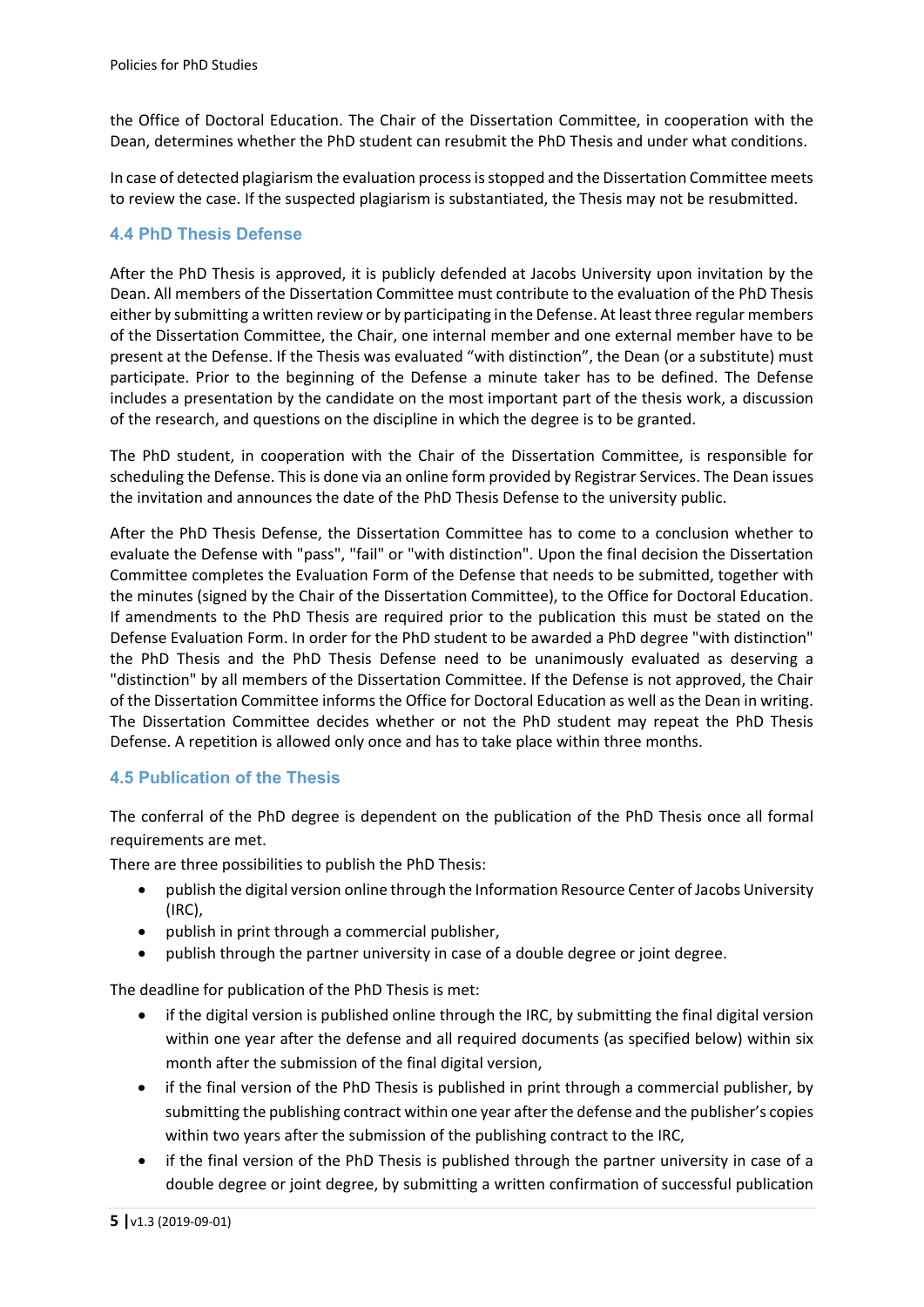by the partner university within one year after the defense to the IRC. If the publication is in print, by submitting the publisher's copies within two years after the submission of the written confirmation by the partner university.

The Dean may extend the publication deadline in justified, exceptional cases.

For the publication possibilities listed above, all changes requested by the Dissertation Committee must be included prior to the publication of the PhD Thesis. The Chair of the Dissertation Committee ensures that this requirement is met and approves by signing the "Signature Sheet for the Conferral of the Degree" before the PhD Thesis can be published.

Additionally, before publishing a cumulative PhD Thesis with the IRC, the student must hand in a copy of the "Statement on Contribution". For each article that is not yet published at the time of submission for publication of the PhD thesis, the PhD student must hand in a copy of the "Declaration of Consent" for each co-author of the article.

The introduction, the discussion and all articles that are not yet published at the time of the submission of the PhD Thesis must be published through the IRC. The PhD student is obliged to hand in proof that the remaining articles have already been published elsewhere.

The Dean may postpone the publication of the digitally submitted PhD Thesis for up to one year in justified, exceptional cases, e.g. pending patent issues (Embargo).

In summary, Jacobs University only issues the degree certificate once:

- the PhD Thesis has been published digitally by the IRC and after any embargo has been lifted,
- the required number of publisher's copies have been submitted to the IRC in case of publication via a commercial publisher or a partner university.

Failure to publish the PhD Thesis within the given deadline will result in a termination of the PhD procedure; the submission of the PhD Thesis as well as the oral defense as partial fulfillments for the award of the PhD degree will become invalid.

## **4.6 Conferral of the Degree**

In order to graduate a PhD student must have:

- an approved PhD Proposal
- an approved PhD Thesis
- an approved PhD Thesis Defense
- an approved publication of the PhD Thesis

Once all the above requirements are fulfilled, a PhD degree in the respective research field is conferred. The PhD certificate will be dated according to the date of publication of the Thesis. Students may carry the German "Dr." (without specification of the field) upon application to the respective authority of the Bremen Senate.

Jacobs University reserves the right to revoke the PhD degree in case of:

- Severe and intentional academic or scientific misconduct e.g. the use of data which was knowingly false or fabricated, the infringement of intellectual property etc. (before or after the award of the PhD degree) by the holder of a PhD from Jacobs University.
- In case the degree was granted to a student who had pretended to fulfill the admission or graduation requirements, which were not in fact fulfilled.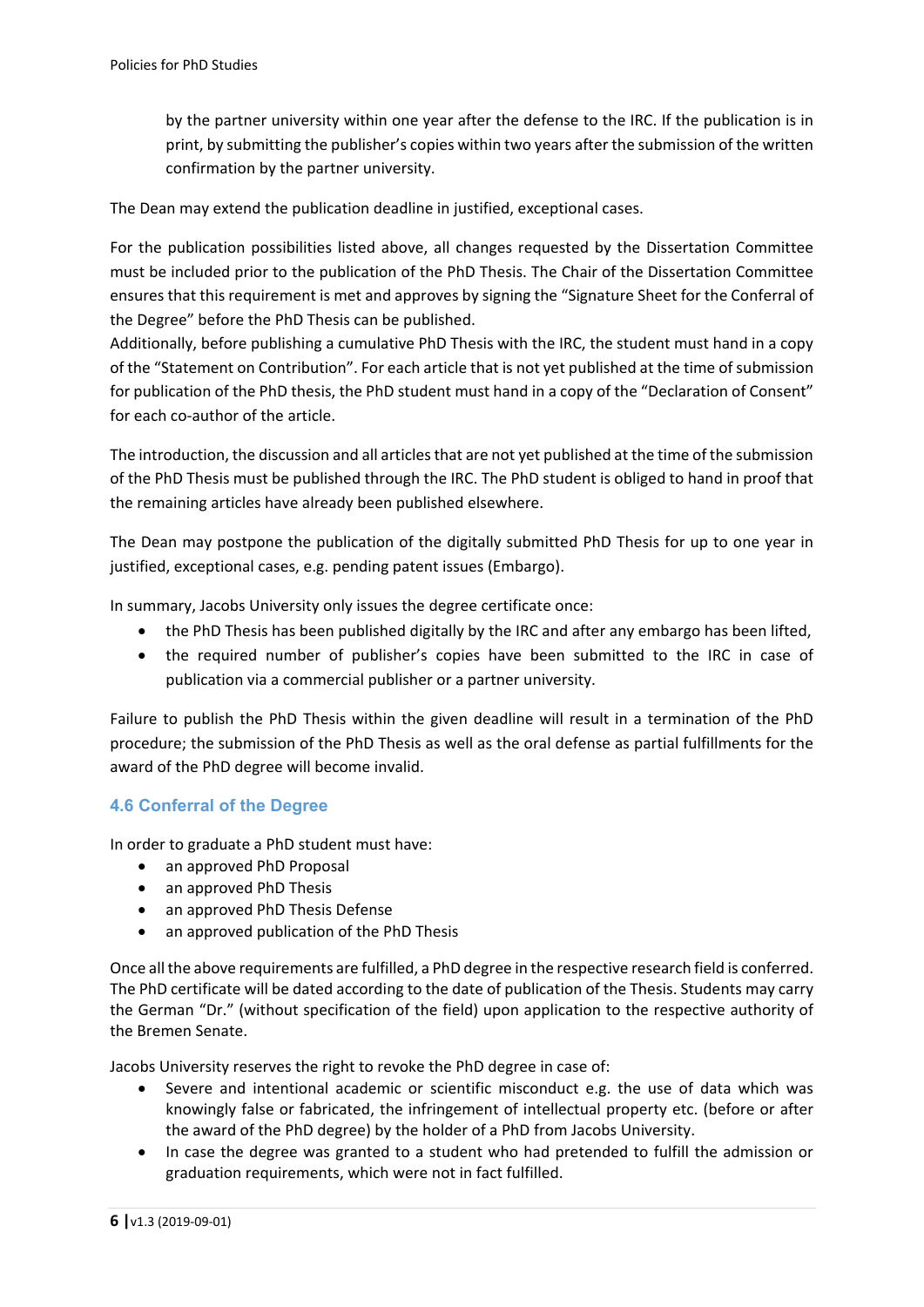When getting notice of a strong suspicion of a non-fulfillment or misconduct which might lead to the deprivation of a PhD degree, the Academic Integrity Committee of Jacobs University will install a committee consisting of two members of the original Dissertation Committee (or if not possible two faculty members from the field of the PhD degree), one faculty member from outside the field of the degree, and one representative from the Academic Integrity Committee. This committee will investigate the case and can either decide to terminate the investigations or to take further actions leading to the deprivation of the PhD degree. Before the deprivation the committee will notify the holder of the PhD degree of the investigations and provide him with an opportunity to respond to the accusation.

## **4.7 Graduation Ceremony**

In order to participate in the graduation ceremony, PhD students must have defended their PhD Thesis at least 3 days before the date of the graduation ceremony.

## **5. Progress Administration**

## **5.1 Progress Monitoring**

The progress of all PhD students is monitored, after the presentation of the PhD Proposal, by the Dissertation Committee. At the end of every academic year, the PhD Advisor informs the Dean and the Registrar Services in writing whether the student has made appropriate progress. In the case of a negative outcome, the Dean and the Dissertation Committee decide whether the PhD student is allowed to continue his or her education at Jacobs University, and if so, under which additional conditions. If a PhD student is suspended on the basis of a negative progress report, the Dean must inform the Registrar Services in writing of the suspension and the suspension date.

## **5.2 Responsibility of the Faculty**

The academic responsibility for the quality of the Thesis research rests with the Dissertation Committee and especially the PhD Advisor; they enjoy freedom of research.

## **6. Administrative and Legal Details**

## **6.1 Copyright Issues**

The PhD student is the sole proprietor of any intellectual property incorporated in his/her academic work. For the avoidance of doubt, any issues concerning intellectual property and copyright questions shall be governed by the German copyright code (Urheberrechtsgesetz).

The PhD student grants Jacobs University an unlimited non-exclusive right to utilize the Thesis and portions thereof in any electronic or printed publications issued by Jacobs University free of charge, but restricted to academic purposes. Jacobs University is obliged to inform the PhD student of any such publication.

## **6.2 Students with Special Needs**

The rules and provisions of the "General Act on Equal Treatment" (Allgemeines Gleichbehandlungsgesetz ‐ AGG) apply. Students with special needs should be able to complete their studies and examinations under conditions equivalent to those of any other student. To this end, as far as possible all study‐ and examination‐related offers are designed to be barrier‐free. Students with special needs are entitled to special arrangements during their studies, during study organization and design as well as during examinations. In particular, consideration must be given to study- and examination-related effects, e.g., the need for special aid or assistance, and the provision of study and examination conditions in a form other than the intended organization. The academic requirements for study‐ and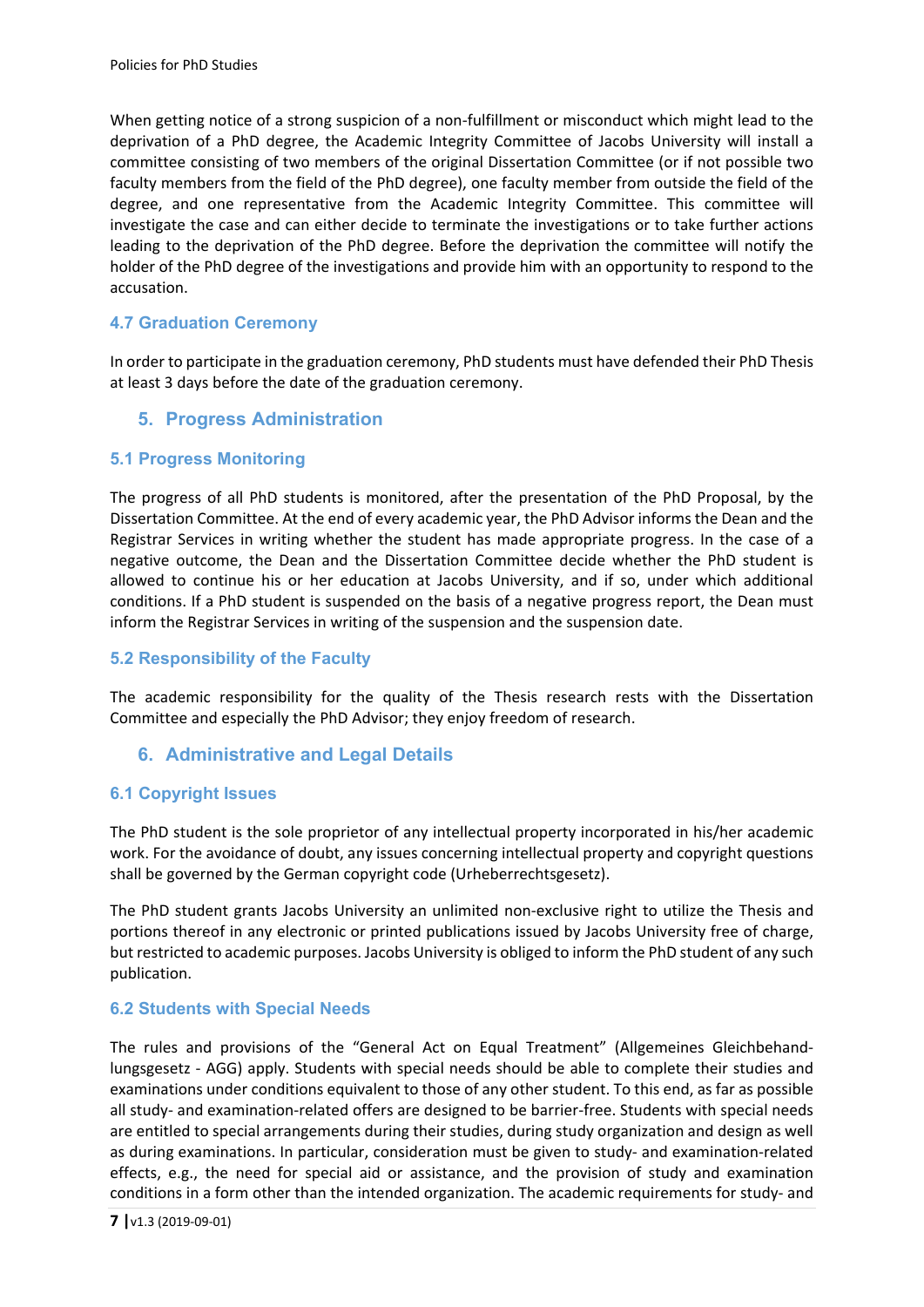examinations achievements will not be affected. Students with special needs may apply for individual arrangements prior to any examination at Registrar Services using the corresponding form. If candidates can document, that they are not able to take an examination wholly or partially in the offered form because of continued or permanent illness or disability, special arrangements are provided for. These may include a prolongation of the examination duration, the assignment of an individual room or a different design of the examination. The individual requirements must be registered with Registrar Services in advance. The submission of a medical certificate and/or disabled person card may be required.

#### **6.3 Maternity- and Parental Leave**

It is possible to make use of the protection periods according to the Maternity Protection Act (MutterSchutzGesetz ‐ MuSchG), as amended, and in accordance with time limits for the parental allowance and parental leave (Bundeselterngeld‐ und Elternzeitgesetz ‐ BEEG), as amended. When granting a leave of absence as well as calculating leave periods the provisions of § 40 BremischesHochschulgesetz concerning the period of maternity ‐ or parental leave apply. Taking examinations during maternity‐ or the parental leave is possible, despite leave of absence. However, make‐ups of examinations are not mandatory during the leave period.

## **6.4 Appeals**

Appeals against any decision of the Dissertation Committee and/or the Dean may be directed in writing to the Committee on Examinations and Standing.

## **7. Honorary Doctorate**

#### **7.1 About the Honorary Doctorate**

A Honorary Doctorate (PhD h.c.) can be granted by Jacobs University to persons who have rendered outstanding services to research or to Jacobs University through:

- exceptional merits in scientific research
- exceptional merits in teaching
- by linking the realm of research with practice

In addition possible candidates are characterized by an outstanding and beneficial affiliation with Jacobs University.

The policy for granting such an Honorary Doctorate is outlined in the following.

#### **7.2 Proposal**

Any member of the Jacobs University community – including students, faculty, academic staff as well as the Deans and Executive Board – can propose a candidate for an Honorary Doctorate. Nominations must include the candidates CV and a laudation detailing how the candidate qualifies under the abovelisted criteria and how the granting of an Honorary Doctorate lies in the interest of Jacobs University.

The Dean responsible for the discipline in which the candidate has gained the merits assumes leadership in handling the proposal. If the proposed candidate potentially qualifies for receiving an Honorary Doctorate three external reviews are solicited. In case the external reviewers recommend the award of an honorary PhD degree the Dean submits a proposal to the Executive Board or the Executive Board informs the Dean on its decision.